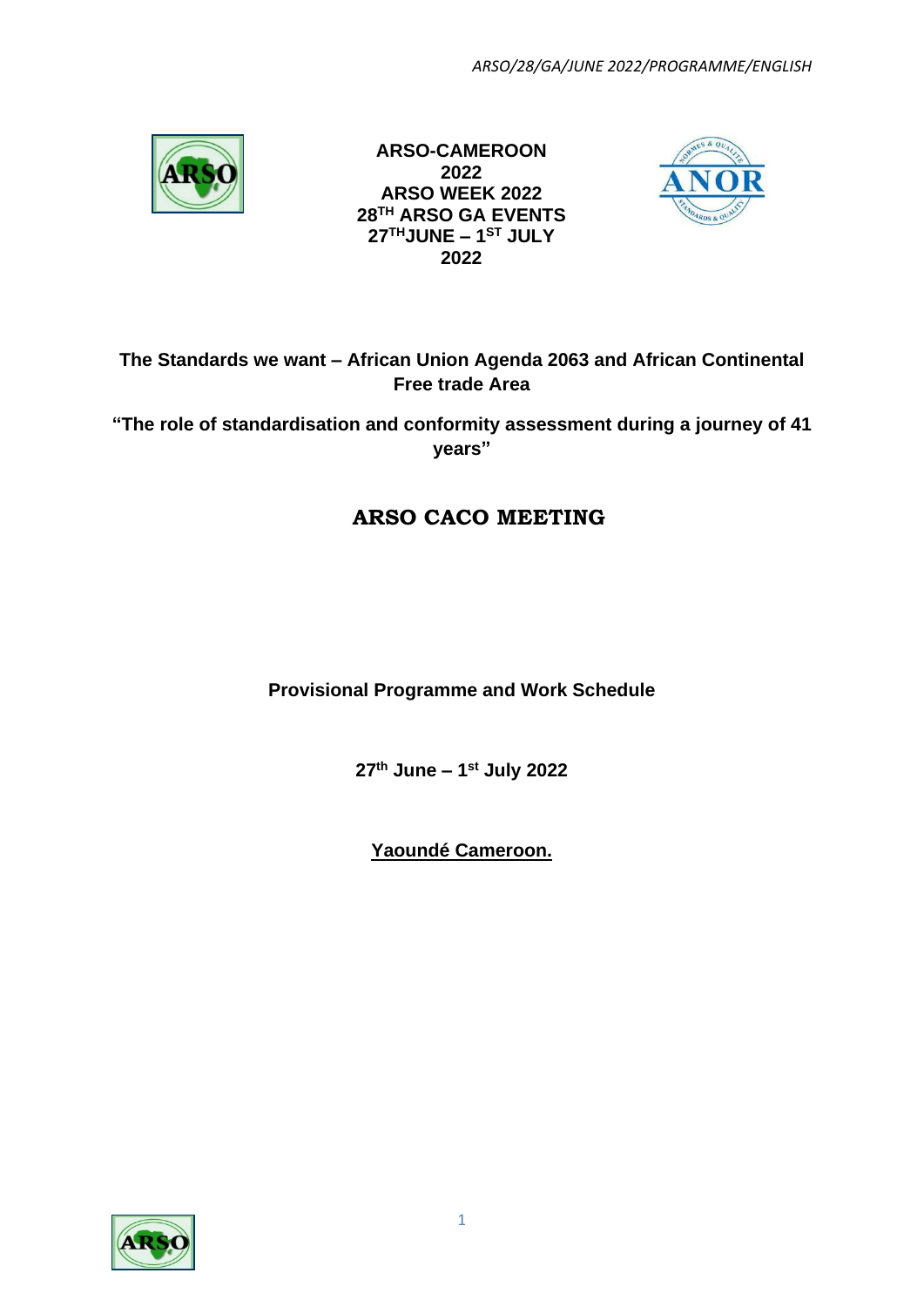**PROVISIONAL PROGRAMME AND WORK SCHEDULE FOR ARSO CACO MEETING**

- i) Day 1 (Monday) 27th June 2022 : JOINT ARSO CACO TC Chairpersons and Secretaries Meeting (morning) & Closed CACO meeting in the Afternoon
- ii) Day 2 (Tuesday) 28th June 2022 June Closed CACO meeting
- iii) Day 3 (Wednesday) 29<sup>th</sup> June 2022- Closed CACO meeting
- iv) Day 4 (Thursday) -30<sup>th</sup> June 2022-Africa Day of standardization
- v) Day 5 (Friday) 31st June 2022-Closed CACO meeting

 **Day 0 (Sunday) -26th June 2022-Arrival of delegates**

**Day 1 (Monday) - 27 th June 2022 JOINT ARSO CACO TC Chairpersons and Secretaries Meeting (morning) & Closed CACO meeting in the Afternoon**

| 08:00-08:30 HRS   | <b>Registration</b>                                                                                                                                                                                                                                                                                                                                |
|-------------------|----------------------------------------------------------------------------------------------------------------------------------------------------------------------------------------------------------------------------------------------------------------------------------------------------------------------------------------------------|
| 08:30-9:30 HRS    | <b>JOINT ARSO CACO TC Chairpersons and Secretaries</b><br><b>Meeting</b><br>Opening<br>Theme: "AU Agenda 2063 and AfCFTA -The role of<br>standardisation and conformity assessment during a<br>journey of 41 years"<br>Welcoming Remarks - by Joseph Hakim Mufumbiro,<br>ARSO SMC Chairperson.<br>Introduction - Participants introduce themselves |
|                   | including their experience and expectations                                                                                                                                                                                                                                                                                                        |
| 9:30 - 10:00 HRS  | ARSO standardization and its processes<br>aligning to AfCFTA and strategic plan 2022-2027<br>role of TCs in trade facilitation support framework/<br>AU Member decisions                                                                                                                                                                           |
| 10:00 - 10:30 HRS | Collaborations adoptions of international standards<br>(i) WTO TBT Representative<br>(ii) ISO Representative<br>(iii) ASTM Representative                                                                                                                                                                                                          |
| 10:30 - 11:00 HRS | <b>Health break</b>                                                                                                                                                                                                                                                                                                                                |
| 11:00 - 11:30 HRS | Collaborations adoptions of international standards<br>(i) AOAC Representative<br>(ii) CODEX Representative<br>(iii) CEN CENELEC Representative                                                                                                                                                                                                    |
| 11:30 - 12:00 HRS | Role of CACO in standards development and implantation                                                                                                                                                                                                                                                                                             |
| 12:00 - 13:00 HRS | <b>Consultative sessions</b>                                                                                                                                                                                                                                                                                                                       |

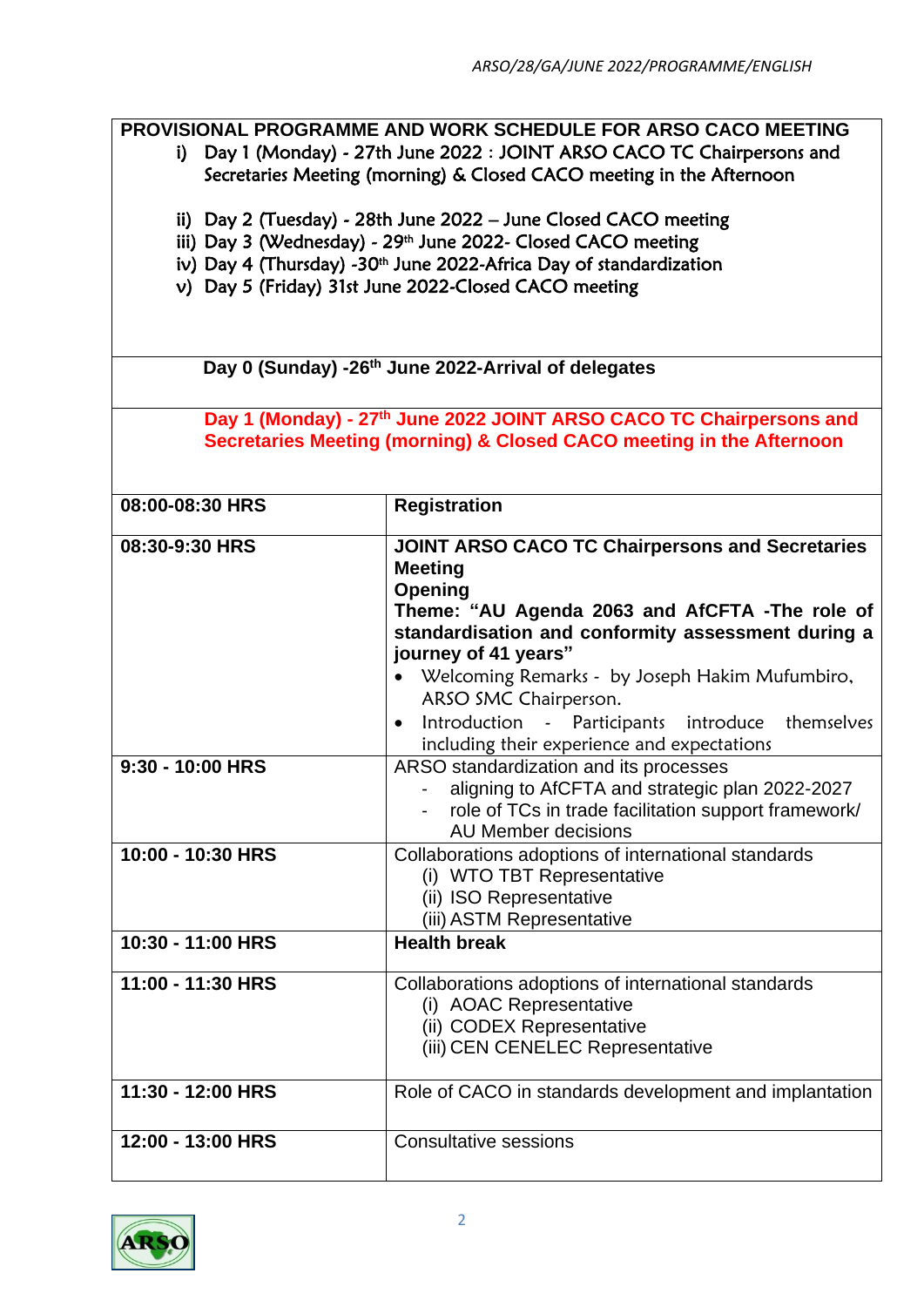| 13.00 - 14:00 HRS                                   | <b>Lunch Break</b>                                                                                                  |
|-----------------------------------------------------|---------------------------------------------------------------------------------------------------------------------|
| 14:00 - 15:00 HRS                                   | Presentation of the draft ACAP 1-1:2021, Regulations -<br>Part 1 General requirements for the certification systems |
| 15:00 - 15:30 HRS                                   | Presentation & deliberations on draft & deliberations on                                                            |
|                                                     | ACAP 1-2-2017, Regulations - Part 2, Special                                                                        |
|                                                     | requirements for the certification systems                                                                          |
|                                                     |                                                                                                                     |
| 15:30 - 16:00 HRS                                   | <b>Tea/Coffee Break</b>                                                                                             |
| 16:00 - 17:00 HRS                                   | Presentation & deliberations on draft & deliberations on                                                            |
|                                                     | ACAP 1-3-2017, Regulations - Part 3, Requirements for                                                               |
|                                                     | approval of certification bodies                                                                                    |
| 17.00 - 17.30 HRS                                   | Resolutions for the day                                                                                             |
|                                                     |                                                                                                                     |
|                                                     | Day 2 (Tuesday) - 28 <sup>th</sup> June 2022 - June 2022 CACO closed meeting                                        |
| $9:00 - 10.00$ HRS                                  | Presentation of the draft ACAP 1-4-2017, Regulations -                                                              |
|                                                     | Part 4 Requirements for approval of testing and calibration<br>laboratories                                         |
| 10.00 - 11:00 HRS                                   | Presentation on draft Mutual Recognition Agreement                                                                  |
|                                                     |                                                                                                                     |
| 11.00 - 11:30 HRS                                   | <b>Tea/Coffee Break</b>                                                                                             |
| 11:30 - 12:30 HRS                                   | Presentation of the African guidelines for drug donations                                                           |
| 12:30-13:00 HRS                                     | <b>Discussions</b>                                                                                                  |
| 13:00 - 14:00 HRS                                   | <b>Lunch Break</b>                                                                                                  |
| 14:00 - 15:00 HRS                                   | Presentations & deliberations on the draft ACAP 4:2017,                                                             |
|                                                     | Cosmetology and wellness certification framework                                                                    |
|                                                     |                                                                                                                     |
| 15:00 - 16:00 HRS                                   | Presentations & deliberations on the draft guideline on dual<br>marking of products with ARSO mark                  |
| 16:00 - 16:30 HRS                                   | <b>Tea/Coffee Break</b>                                                                                             |
|                                                     |                                                                                                                     |
| 16:30 - 17:30 HRS                                   | <b>Resolutions</b>                                                                                                  |
|                                                     | Day 3 (Wednesday) - 29 <sup>th</sup> June 2022 African Day of Standardization                                       |
| Day 4 (Thursday) 30th June 2022-Closed CACO meeting |                                                                                                                     |
| $9.00 - 10:00$ HRS                                  | Presentation of the African guideline for medication                                                                |
| 10:00 - 11:00 HRS                                   | administration<br>Presentation of the African guidelines for Regulatory Audit                                       |
|                                                     | of medical devices manufacturers                                                                                    |
| 11:15 - 11:45 HRS                                   | <b>Tea/Coffee Break</b>                                                                                             |
|                                                     |                                                                                                                     |
| 11.45 - 12.45 HRS                                   | Clinical<br>Presentation of the African<br>guidelines<br>for<br>evaluation for medical devices                      |

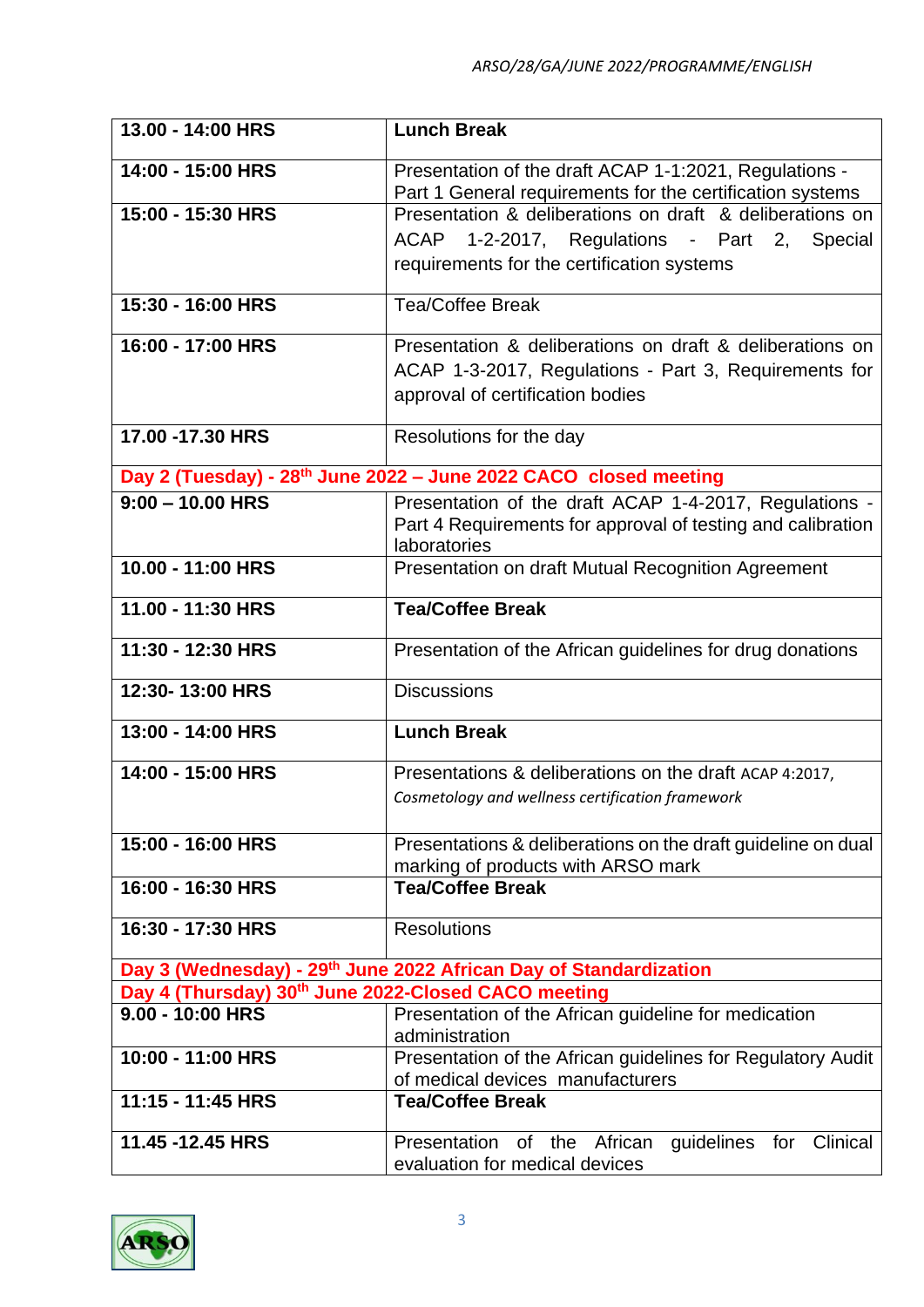| 12.45-13.00 HRS                    | <b>Discussions</b>                                                                                                                                          |
|------------------------------------|-------------------------------------------------------------------------------------------------------------------------------------------------------------|
| $1:00 - 14:00$ HRS                 | <b>LUNCH BREAK</b>                                                                                                                                          |
| 14:00 - 15:00 HRS                  | Presentation of the African guidelines for destruction of<br>substandard, falsified and expired drugs pharmaceuticals                                       |
| $15:00 - 15:30$ HRS                | <b>Tea/Coffee Break</b>                                                                                                                                     |
| 15:30 - 16:30 HRS                  | Presentation of the African guidelines for post market<br>surveillance of traditional medicine                                                              |
| 16:30 - 17:00 HRS                  | <b>Discussions</b>                                                                                                                                          |
|                                    | Day 5 (Friday) 1st July 2022- closed CACO meeting with Certification Bodies                                                                                 |
| 8.30 - 8.40 HSs                    | Registration                                                                                                                                                |
| $8.40 - 9.00$ HRS                  | Opening - Opening of the meeting by ARSO SG, Dr<br>Hermogene<br>Nsengimana                                                                                  |
| 9.00 - 9.30 HRS                    | The ACAP and its role in the implementation of<br>annexes 5,6and 7 of the AfCFTA- Charles Gachahi                                                           |
| 9.30 -10.00 HRS                    | Role of Market Surveillance in the enforcement of<br>MRAs and facilitation of free movement of goods and<br>services and consumer protection-Pauline Mcharo |
| 10.00 - 10.30 HRS                  | Role of CBs in facilitation of goods and services within<br>the AfCFTA-opportunities, limitations and challenges-<br>M.Njuguna, Intertek                    |
| 10.30-11.00 HRS                    | <b>Tea/Coffee Break</b>                                                                                                                                     |
| 11.00-11.30 HRS                    | The Impact of Digitisation on Certification activities-Katima<br>Temba, SABS                                                                                |
| 11.30-13.00HRS                     | consultative session and sharing experiences-<br><b>Caroline Outa</b>                                                                                       |
| 13.00 - 14 HRS                     | Lunch                                                                                                                                                       |
| 14.00 - 15.30 HRS                  | <b>Report writing</b>                                                                                                                                       |
| 16.00 H RS                         | <b>Adoption of report</b>                                                                                                                                   |
| Day 6 (Saturday) 1 st July<br>2022 | <b>Departure of delegates</b>                                                                                                                               |

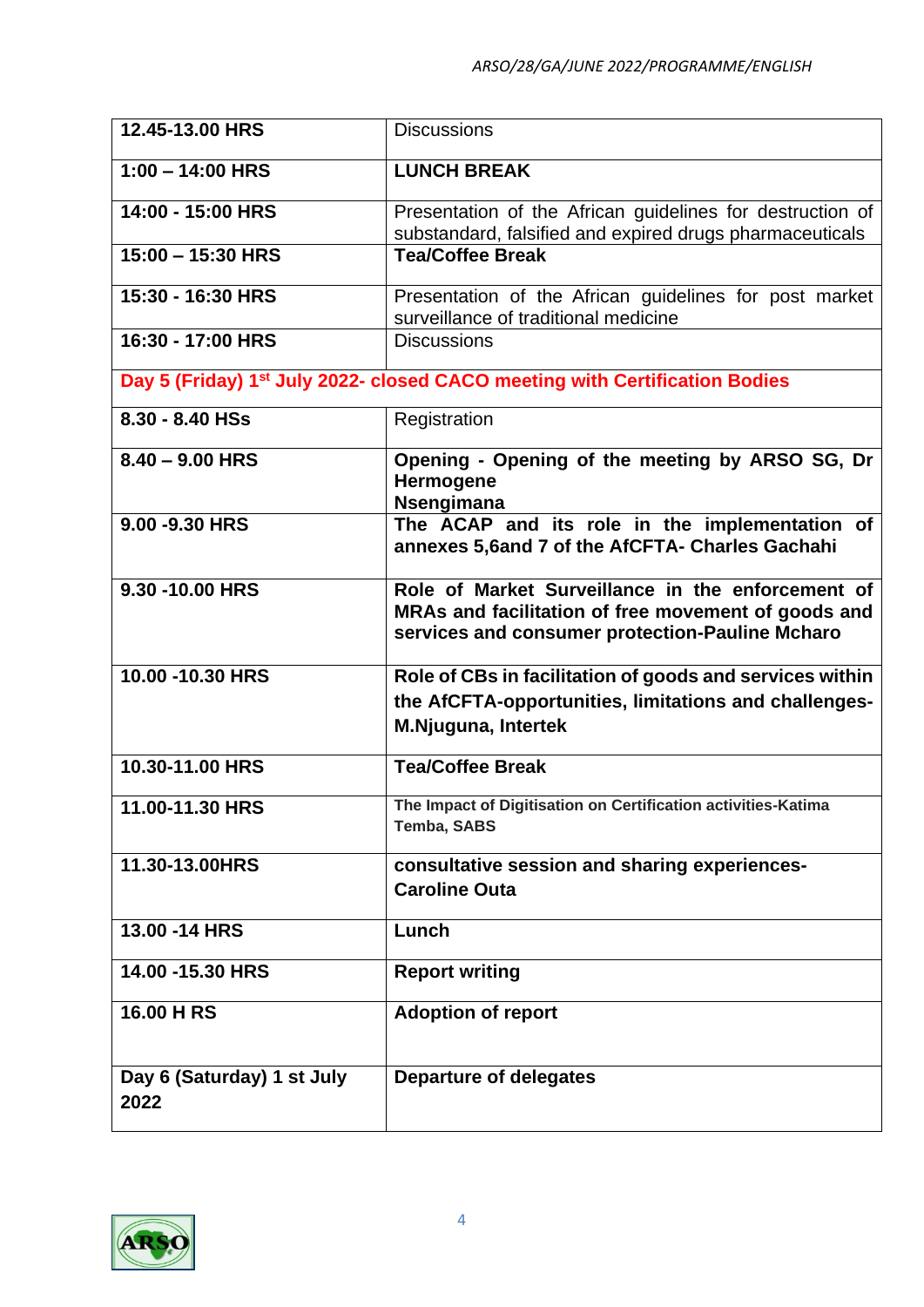

**ARSO-CAMEROUN 2022 SEMAINE DE L'ARSO 2022 ÉVÉNEMENTS PRÉVUS À LA 28e AG DE L'ARSO 27 JUIN – 1 JUILLET 2022**



## **Les normes que nous voulons - L'Agenda 2063 et la Zone de libre-échange continentale africaine de l'Union africaine**

**« Le rôle de la normalisation et de l'évaluation de la conformité au cours des dernières 41 années »**

## **RÉUNION DU CACO DE L'ARSO**

**Programme et Calendrier de travail provisoires**

**27 Juin – 1 Juillet 2022**

**Yaoundé, Cameroun.**

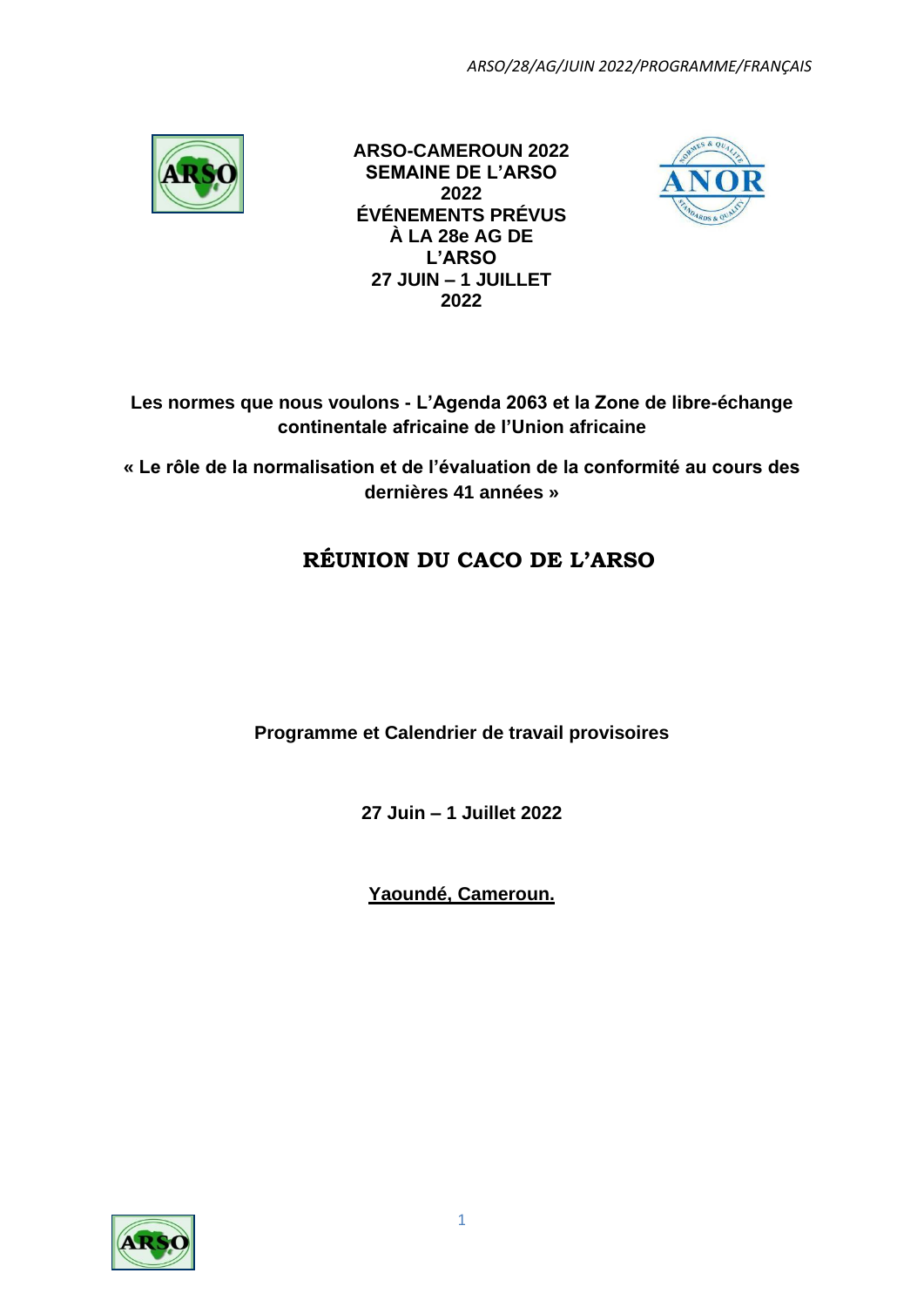|                                                                                                                                                                                                                                                                                                                                     | PROGRAMME ET CALENDRIER DE TRAVAIL PROVISOIRES DE RÉUNION DU CACO                                                                                                                                                                                                                                                                                                                                                                                                       |  |  |
|-------------------------------------------------------------------------------------------------------------------------------------------------------------------------------------------------------------------------------------------------------------------------------------------------------------------------------------|-------------------------------------------------------------------------------------------------------------------------------------------------------------------------------------------------------------------------------------------------------------------------------------------------------------------------------------------------------------------------------------------------------------------------------------------------------------------------|--|--|
| DE L'ARSO<br>i) Premier jour (Lundi) - Le 27 juin 2022 Réunion conjointe du CACO et des<br>Présidents et Secrétaires des CT de l'ARSO (avant-midi) & réunion à huis clos du<br>CACO dans l'après-midi                                                                                                                               |                                                                                                                                                                                                                                                                                                                                                                                                                                                                         |  |  |
| ii) Deuxième jour (mardi) - Le 28 juin 2022 - réunion à huis clos du CACO<br>iii) Troisième jour (mercredi) - le 29 Juin 2021 - réunion à huis clos du CACO<br>iv) Quatrième jour (jeudi) - le 30 juin 2021 - Journée africaine de la normalisation<br>v) Cinquième jour (vendredi) - le 31 Juin 2021 - réunion à huis clos du CACO |                                                                                                                                                                                                                                                                                                                                                                                                                                                                         |  |  |
| Jour 0 (dimanche) - 26 juin 2022 - Arrivée des délégués                                                                                                                                                                                                                                                                             |                                                                                                                                                                                                                                                                                                                                                                                                                                                                         |  |  |
| Premier jour (lundi) - le 27 juin 2022 - Réunion conjointe du CACO et des<br>Présidents et secrétaires des CT de l'ARSO (avant-midi) & réunion à huis<br>clos du CACO dans l'après-midi                                                                                                                                             |                                                                                                                                                                                                                                                                                                                                                                                                                                                                         |  |  |
| 08: 00-08: 00                                                                                                                                                                                                                                                                                                                       | <b>Inscription</b>                                                                                                                                                                                                                                                                                                                                                                                                                                                      |  |  |
| 08:30-9:30                                                                                                                                                                                                                                                                                                                          | RÉUNION CONJOINTE DU CACO ET DES<br><b>PRÉSIDENTS ET SECRÉTAIRES DES CT DE L'ARSO</b><br><b>Ouverture</b><br>Thème : « L'Agenda 2063 et la ZLECAf de l'Union<br>africaine - Le rôle de la normalisation et de l'évaluation<br>de la conformité au cours des dernières 41 années »<br>Discours de bienvenue - par Joseph Hakim<br>Mufumbiro, Président du CGN de l'ARSO.<br>Présentation - Les participants se présentent et parlent de<br>leurs expériences et attentes |  |  |
| $09:30 - 10:00$                                                                                                                                                                                                                                                                                                                     | Normalisation de l'ARSO et ses processus<br>en conformité avec la ZLECAf et le Plan<br>stratégique pour 2022-2027<br>Le rôle des CT dans le cadre d'appui à la<br>facilitation du commerce / décisions des membres<br>de l'UA                                                                                                                                                                                                                                           |  |  |
| 10:00 - 10:30                                                                                                                                                                                                                                                                                                                       | Collaboration dans les adoptions de normes<br>internationales<br>(i) Représentant de l'OMC chargé des OTC<br>(ii) Représentant de l'ISO<br>(iii) Représentant de l'ASTM                                                                                                                                                                                                                                                                                                 |  |  |
| 10:30 - 11:00                                                                                                                                                                                                                                                                                                                       | <b>Pause</b>                                                                                                                                                                                                                                                                                                                                                                                                                                                            |  |  |
| 11:00 - 11:30                                                                                                                                                                                                                                                                                                                       | Collaboration dans les adoptions de normes<br>internationales<br>(i) Représentant de l'AOAC<br>(ii) Représentant de CODEX                                                                                                                                                                                                                                                                                                                                               |  |  |

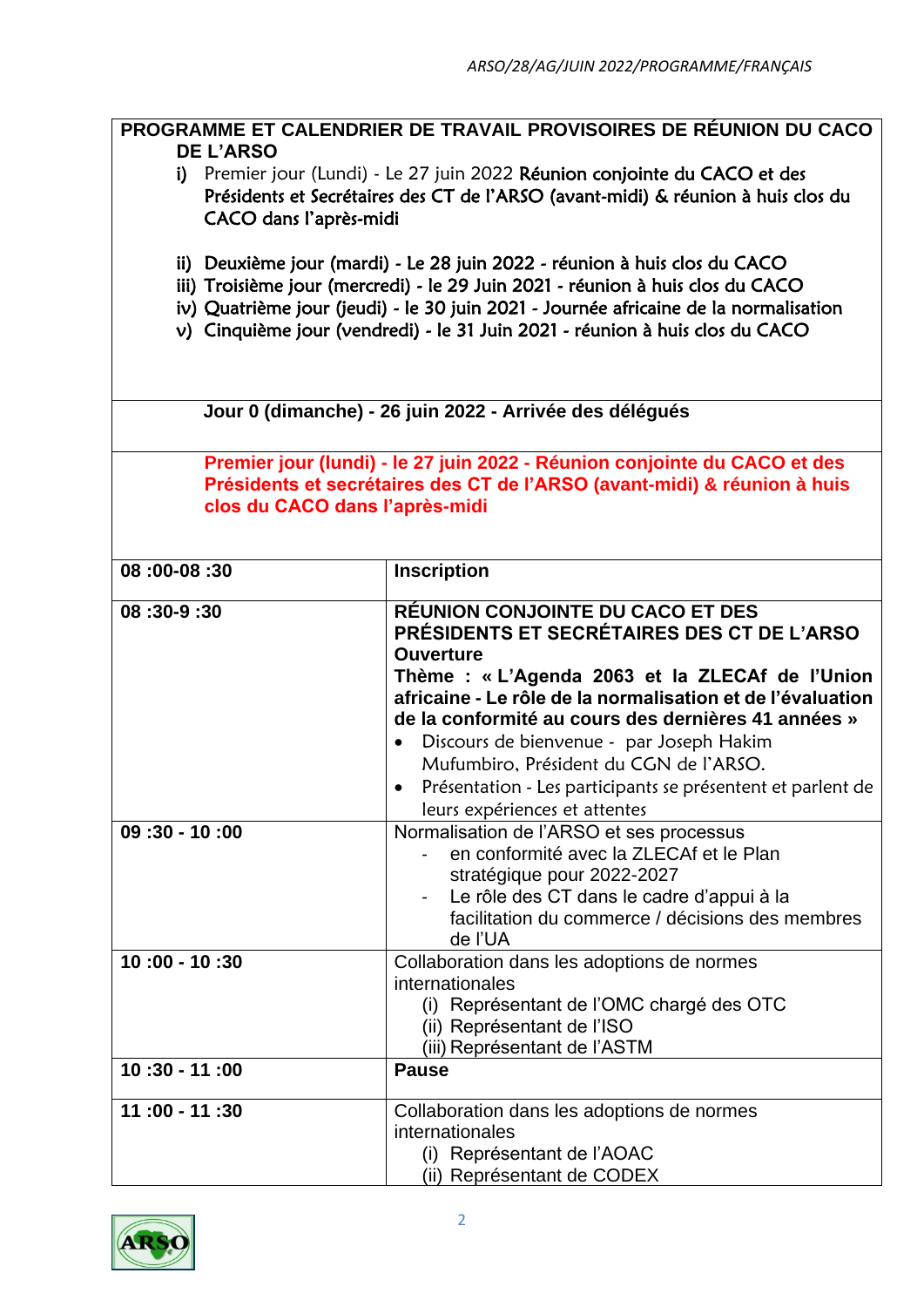|                 | (iii) Représentant de CEN-CENELEC                                                                                                                                    |
|-----------------|----------------------------------------------------------------------------------------------------------------------------------------------------------------------|
|                 |                                                                                                                                                                      |
| $11:30 - 12:00$ | Rôle du CACO dans l'élaboration des normes et dans<br>leur mise en œuvre                                                                                             |
| $12:00 - 13:00$ | Séances consultatives                                                                                                                                                |
| $13:00 - 14:00$ | Pause déjeuner                                                                                                                                                       |
| 14:00 - 15:00   | Présentation du projet PAEC 1-1 : 2021, Règlements -<br>Partie 1 - Exigences générales relatives aux systèmes de<br>certification                                    |
| 15:00 - 15:30   | Présentation et délibérations sur le projet PAEC 1-2 : 2017,<br>Règlements - Partie 2 - Exigences générales particulières<br>relatives aux systèmes de certification |
| 15:30 - 16:00   | Pause thé/ café                                                                                                                                                      |
| 16:00 - 17 h 00 | Présentation et délibérations projet PAEC 1-3 : 2017,<br>Règlements - Partie 3 - Exigences relatives à l'approbation<br>des organismes de certification              |
| $17:00 - 17:30$ | Résolutions du jour                                                                                                                                                  |
|                 | Deuxième jour (mardi) - Le 28 juin 2022 - Réunion à huis clos du CACO                                                                                                |
| $9:00 - 10:00$  | Présentation du projet PAEC 1-4 : 2017, Règlements -<br>Partie 4 : Exigences relatives à l'approbation des<br>laboratoires d'essais et d'étalonnage                  |
| 10:00 - 11:00   | Présentation sur le projet d'accord de reconnaissance<br>mutuelle                                                                                                    |
| 11:00 - 11:30   | Pause thé/ café                                                                                                                                                      |
| $11:30 - 12:30$ | Présentation des directives africaines sur les dons de<br>médicaments                                                                                                |
| $12:30 - 13:00$ | Discussions:                                                                                                                                                         |
| $13:00 - 14:00$ | Pause déjeuner                                                                                                                                                       |
| 14:00 - 15:00   | Présentations & délibérations sur le projet PAEC 4 : 2017, Cadre de<br>certification de la Cosmétologie et du bien-être                                              |
| 15:00 - 16:00   | Présentations & délibérations sur le projet de directives sur<br>le marquage double des produits avec la marque ARSO                                                 |
| 16:00 - 16:30   | Pause thé/ café                                                                                                                                                      |
| 16:30 - 17:30   | <b>Résolutions</b>                                                                                                                                                   |

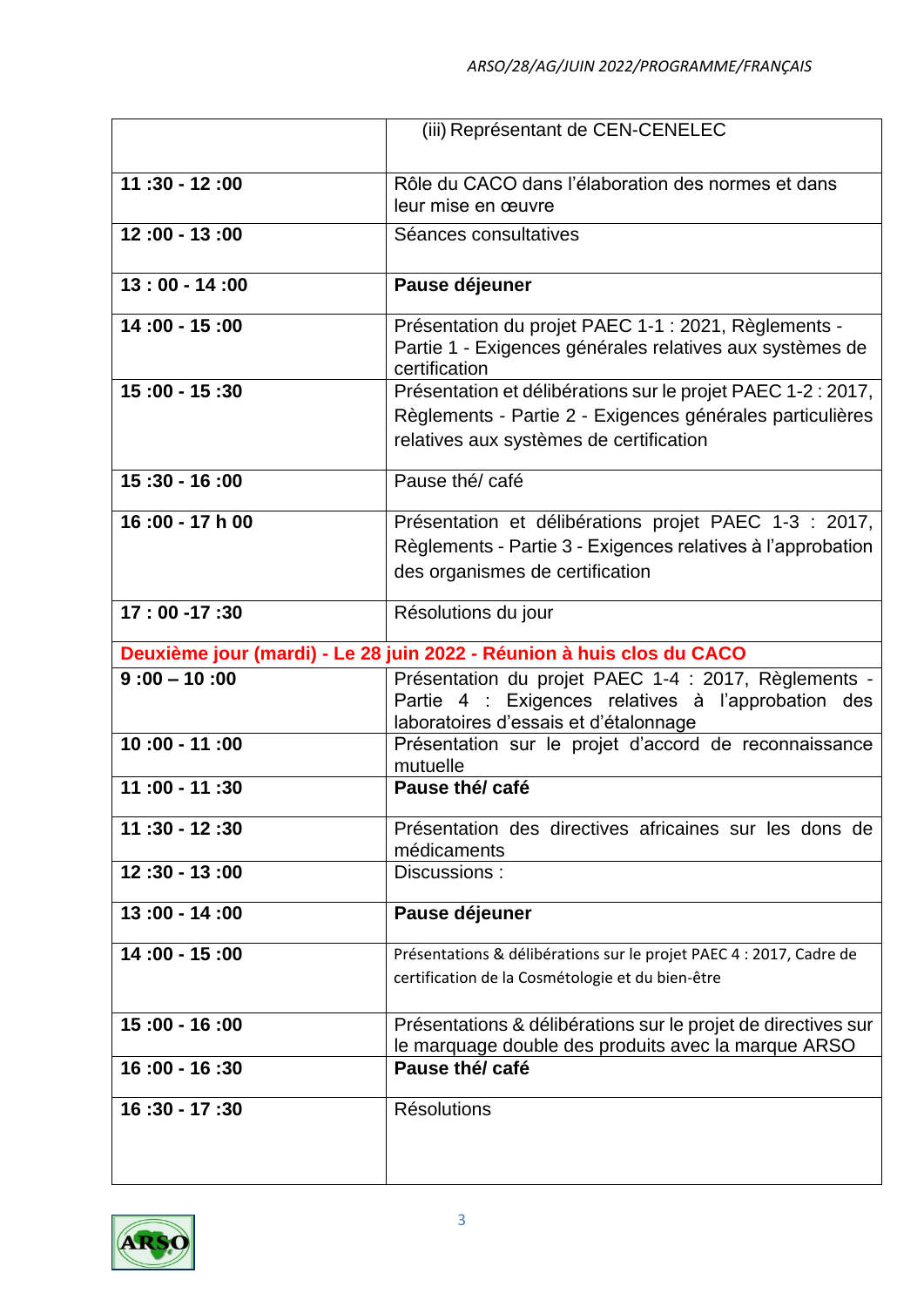|                                                                        | Troisième jour (mercredi) - le 29 juin 2021 - Journée africaine de la normalisation    |
|------------------------------------------------------------------------|----------------------------------------------------------------------------------------|
| Quatrième jour (jeudi) - le 30 Juin 2021 - réunion à huis clos du CACO |                                                                                        |
| $9:00 - 10:00$                                                         | Présentation de la directive africaine sur l'administration                            |
|                                                                        | des médicaments                                                                        |
| 10:00 - 11:00                                                          | des directives<br>africaines<br>sur l'audit<br>Présentation                            |
|                                                                        | réglementaire des fabricants de dispositifs médicaux                                   |
| $11:15 - 11:45$                                                        | Pause thé/ café                                                                        |
|                                                                        |                                                                                        |
| $11:45 - 12:45$                                                        | Présentation des directives africaines sur l'évaluation                                |
|                                                                        | clinique des dispositifs médicaux                                                      |
| $12:45-13:00$                                                          | Discussions:                                                                           |
|                                                                        |                                                                                        |
| $13:00 - 14:00$                                                        | <b>PAUSE DÉJEUNER</b>                                                                  |
|                                                                        | Présentation des directives africaines sur la destruction de                           |
| 14:00 - 15:00                                                          |                                                                                        |
|                                                                        | produits pharmaceutiques de mauvaise qualité, falsifiés et                             |
| $15:00 - 15:30$                                                        | expirés<br>Pause thé/ café                                                             |
|                                                                        |                                                                                        |
| 15:30 - 16:45                                                          | Présentation des directives africaines sur<br>surveillance<br>la                       |
|                                                                        | postcommercialisation des produits de la médecine traditionnelle                       |
| 16:30 - 17:00                                                          | Discussions:                                                                           |
|                                                                        |                                                                                        |
|                                                                        | Cinquième jour (vendredi) - le 1 juliet 2022 - réunion à huis clos avec les organismes |
| de certification                                                       |                                                                                        |
|                                                                        |                                                                                        |
| $8:30 - 8:40$                                                          | Inscription                                                                            |
| $8:40 - 9:00$                                                          | <b>Ouverture</b>                                                                       |
|                                                                        |                                                                                        |
| $9:00 - 9:30$                                                          | Le PAEC et son rôle dans la mise en œuvre des                                          |
|                                                                        | annexes 5, 6 et 7 de l'Accord de la ZLECAf - Charles                                   |
|                                                                        | Gachahi                                                                                |
|                                                                        |                                                                                        |
| $9:30 - 10:00$                                                         | Le rôle de la surveillance du marché dans le                                           |
|                                                                        | renforcement des ARM et dans la facilitation de libre                                  |
|                                                                        | circulation des marchandises et la libre prestation de                                 |
|                                                                        | services et la protection des consommateurs - Pauline                                  |
|                                                                        | <b>Mcharo</b>                                                                          |
|                                                                        |                                                                                        |
| 10:00 -10:30                                                           | Le rôle des organismes de certification dans la                                        |
|                                                                        | facilitation d'échange des biens et des services dans                                  |
|                                                                        | le cadre des opportunités offertes par la ZLECAf,                                      |
|                                                                        | contraintes et défis - M. Njuguna, Intertek                                            |
|                                                                        |                                                                                        |
|                                                                        |                                                                                        |
| $10:30 - 11:00$                                                        | Pause thé/ café                                                                        |
|                                                                        |                                                                                        |
| 11:00 - 11:30                                                          | L'impact de la numération sur les activités de certification -<br>Katima Temba, SABS   |